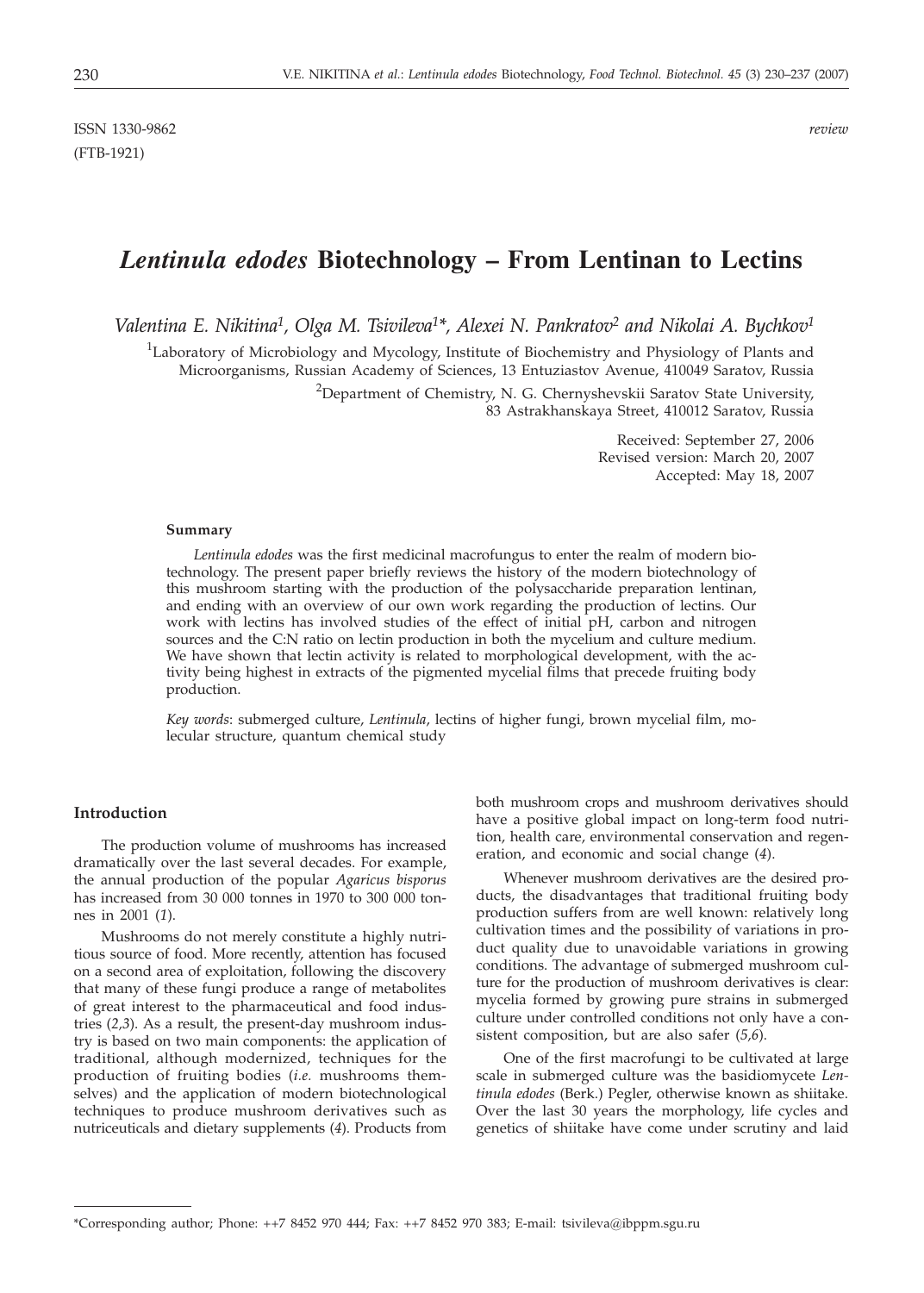the foundations for current methods of selection and cultivation of this mushroom (*7*). The current paper briefly reviews this history, and shows that we still have important gaps in our knowledge of the biochemical aspects of *L. edodes* development and cultivation, especially in liquid media. It then goes on to describe some of our recent work with submerged culture of this mushroom for the production of lectins. It does not cover traditional techniques for fruiting body production, since these topics have already been well reviewed (*8–23*).

# **Biosynthesis of Extracellular Polysaccharides and Other Medicinal Substances**

The medicinal properties of substances occurring in higher basidiomycetes have become a subject of thorough investigations (*24*). This is especially true for the shiitake mushroom, the medicinal and therapeutic values of which have been recognized for many decades (*25*). Mushrooms comprise a vast and yet largely untapped source of powerful new pharmaceutical products, particularly (and most importantly for modern medicine) representing a source of a large number of polysaccharides with antitumor and immunostimulating properties (*26*). Their practical application depends not only on their unique properties but also on biotechnological availability. Isolation and purification of polysaccharides from mushroom material (*i.e.* intracellular polysaccharides from mycelium and extracellular ones from culture broth) is relatively simple and straightforward, and can be carried out with minimal effort (*27,28*).

The biochemical mechanisms that mediate the biological activity of polysaccharides are still not clearly understood. What is obvious is that the  $(1\rightarrow3)$ - $\beta$ -glucan backbone is essential, and that the most active polymers have degrees of branching (DB) between 0.20 and 0.33 (*i.e.* a branch every three to five backbone residues).  $(1\rightarrow3)$ - $\beta$ -Glucans that have  $\beta$ -glucopyranosyl units attached by  $(1 \rightarrow 6)$  linkages as single unit branches enhance the immune system systemically (*29*). This enhancement results in antitumor, antibacterial, antiviral, anticoagulatory and wound healing activities.

The currently available information about which polysaccharide properties are essential for immunocompetence is not necessarily contradictive, although the conditions that have been used for evaluating these properties are not uniform. As a result, some data suggest that triple helical structures formed from high molecular mass polymers are possibly important for immunopotentiating activity, while other data suggest that the activity is independent of any specifically ordered structure. Interpretation of these results is complicated by the fact that there are still other data which indicate that it is the distribution of the branch units along the backbone chain that is the main determinant of the activity. Futhermore, there are data that indicate both that  $\beta$ -glucopyranosyl units are required for immunopotentiating activity and that the specific nature of the substituent is unimportant. Finally, there are also data that indicate both that the more water-soluble polymers are more active (up to a certain DB) and that some insoluble aggregates are more stimulatory than the soluble polymers. The best conclusion at this time is that the immunopotentiating activity of  $(1\rightarrow3)$ - $\beta$ -glucans depends on a helical conformation and on the presence of hydrophilic groups located on the outside surface of the helix.

Polysaccharides from mushrooms do not attack cancer cells directly, but produce their antitumor effects by activating the immune responses of the host, stimulating natural killer cells, T cells, B cells, and macrophage-dependent immune system responses (*30*). The immunomodulating action of mushroom polysaccharides is especially valuable as a means of prophylaxis (a mild and non-invasive form of treatment), prevention of metastatic tumors, and as a co-treatment with chemotherapy.

The commercial polysaccharide »lentinan« from the shiitake mushroom offers the most clinical evidence for antitumor activity (*26*). In fact, lentinan is one of the first three major drugs developed from medicinal mushrooms, all three being  $\beta$ -glucans. Lentinan is produced in submerged, agitated liquid cultures, giving biomass concentrations between 7 and 8  $g/L$ , with the lentinan yield being greatest at pH=5 (*31*). Polysaccharides with similar infrared spectra to those obtained from the fruiting bodies of *L. edodes* have been extracted from biomass and from the culture liquid itself. There appears to be some difference in the molecular composition of the intra- and extracellular lentinan.

Lentinan produced extracellularly is much more effective in stimulating antibody production in mice than that extracted either from fruiting bodies or from the biomass produced by fermentation methods. However, more recently, lentinan has been extracted from *L. edodes* mycelium *via* a new cost-effective procedure that resulted in high purity (88 %) and yield (*32*). Unlike previous studies, in which lentinan was given parenterally, in this study it was administered orally. It was shown that the antitumor efficacy was still expressed through this route of administration.

More and more pharmacologically active metabolites from mushrooms are being isolated and tested. For example, edible mushrooms including *L. edodes* have been reported to have anti-hypertensive effects (*33*). As another example, the mycelium-free broth of *L. edodes* grown in submerged liquid culture was bacteriostatic against *Streptococcus pyogenes*, *Staphylococcus aureus* and *Bacillus megaterium*, but had no antifungal activity against *Candida albicans* (*34*). The substance responsible for the activity was heat-stable, could be extracted with chloroform and had a molecular mass under 10 000. These characteristics suggested that the component might be lenthionine, an antibacterial and antifungal sulphur-containing compound. The culture fluid was less toxic to human tissue culture cells than to microbes. The antibacterial activity and the toxicity to human cells did not reside in the same component.

## **Aflatoxin-Inhibiting Effect of** *Lentinula edodes*

*L. edodes* filtrates and mycelia exhibit aflatoxin-inhibiting effects (*35*). In other words, they act as an external stimulus affecting the antioxidant status in the toxin- -producing fungus and this leads to inhibition of aflatoxin production. For example, culture filtrates of *L.*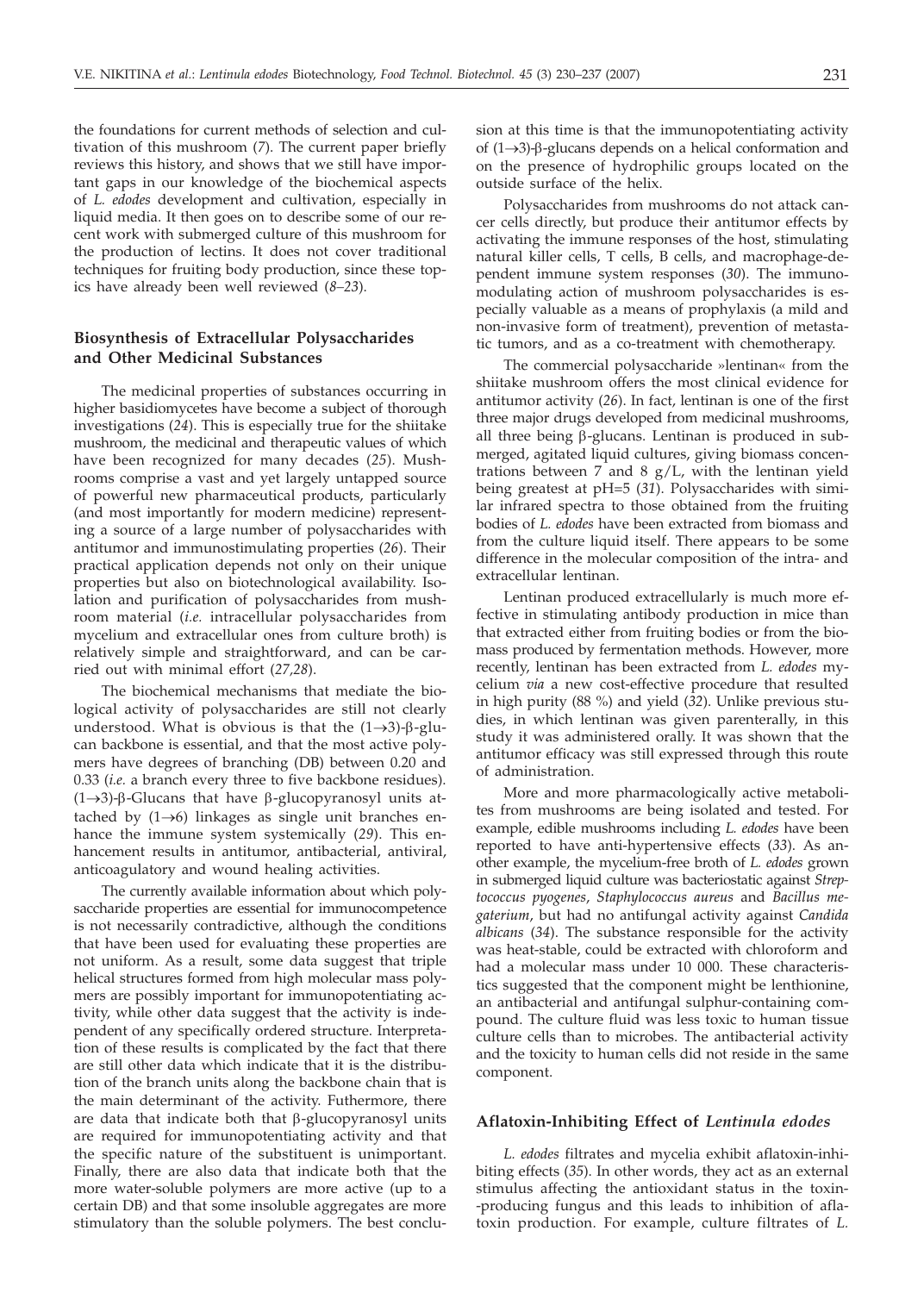*edodes* added to potato dextrose broth inoculated with a toxigenic strain of *Aspergillus parasiticus* Speare inhibited aflatoxin production, with filtrates from 30-day-old static cultures and 15-day-old shaken cultures having the highest inhibitory activity. In a similar study, when mycelia of *L. edodes* were incubated on wheat seeds for 20 and 30 days and then *A. parasiticus* was subsequently inoculated onto the seeds, growth of *A. parasiticus* and aflatoxin production were inhibited. This strategy could potentially be used to control infection of grains by *A. parasiticus*, thereby preventing aflatoxin production.

Some works shed light on the grounds for these effects by elucidating the factors that stimulate aflatoxin production in the producing organism. The addition of some halogenated alkanes (bromotrichloromethane, carbon tetrachloride and chloroform) to cultures of *Aspergillus parasiticus* and *Aspergillus flavus* stimulates aflatoxin biosynthesis significantly (*36*). The oxygen requirement and antioxidant status of a toxigenic strain of *A. parasiticus* was compared with that of a nontoxicogenic strain in the trophophase and idiophase of growth (*37*). In comparison with the nontoxigenic strain, for which the oxygen requirements were relatively unaltered at various growth phases, the toxigenic strain exhibited greater oxygen requirements at trophophase, coinciding with the onset of aflatoxin production. The activities of antioxidant enzymes such as xanthine oxidase, superoxide dismutase, and glutathione peroxidase and the mycelial contents of thiobarbituric acid-reactive substances, as well as of reduced glutathione, were all enhanced during the progression of the toxigenic strain from the trophophase to the idiophase. The combined results suggest that aflatoxin production by the toxigenic strain may be a consequence of increased oxidative stress, leading to enhanced lipid peroxidation and free radical generation.

The mechanism underlying the aflatoxin-inhibiting effect of the *Lentinula edodes* culture filtrates was studied by analyzing the antioxidant activity and  $\beta$ -glucan content of the filtrates (*38*). Lyophilized filtrates from submerged culture of *L. edodes* stimulated *A. parasiticus* to produce antioxidant enzymes (superoxide dismutase, catalase and glutathione peroxidase), although aflatoxin inhibition was better correlated with the  $\beta$ -glucan content than with the antioxidant activity of the filtrates. RT-PCR analyses of culture-filtrate-treated mycelia of *A. parasiticus* showed a delay in the activation of *aflR* and *norA*, genes of the aflatoxin cluster, and a synchronous activation of HSF2-like factor, a homologue of a yeast transcription factor involved in oxidative stress responses. The delay of the transcription of the genes of the aflatoxin cluster led to a marked reduction of aflatoxin production. This research suggests that new perspectives for setting suitable strategies against aflatoxins and *L. edodes* should be considered as a promising tool.

# **Chemical Composition of** *Lentinula edodes* **in Submerged Culture**

Comparison of *L. edodes* with true xylotrophs and humus saprotrophs cultivated under the conditions used in commercial fungal production (*39*) revealed significant differences. Firstly, the overall lipid content is different:

submerged mycelium contains up to 20 % (by dry mass) lipids, while fruiting bodies contain only 3–4 %. Secondly, there are significant differences in composition. The lipids of the fruiting bodies of *L. edodes* contain high levels of C16:0 fatty acids and C16:1 is present; the neutral lipids of the fruiting body have a high monoglyceride and free fatty acid content and a low triglyceride level; and the main *L. edodes* phospholipids are phosphatidylethanolamine and cardiolipin. In contrast, the mycelium produced in submerged culture has triglycerides and free fatty acids as its main neutral lipids and the main constituents of its phospholipids are phosphatidylcholine and cardiolipin.

The mycelium of *Lentinula edodes* grown in submerged culture in laboratory fermentors contains 23–24 % (by mass) proteins, 8–9 % lipids, up to 1.8 % phenolic substances, and a significant amount of inorganic substances, including calcium and iron (*40*). The fungus produces up to 5.0 % (by mass) intracellular and about  $3.5-4.0$  g/L extracellular polysaccharides.

The total carbohydrate content in the submerged mycelium of *L. edodes* (strains 182 and 198) is 47–48 % (*41*). This last value (about 50 %) is very different from that (5 %) quoted in the previous paragraph, since it includes all the structural and cytosol polysaccharides of the mycelium, not only the intra- and extracellular sugars. Free carbohydrates of the cell cytosol amounted to 15 and 19 % of the total cell dry mass for the strains 182 and 198, respectively, while structural carbohydrates amounted to 33 and 28 %, respectively. The qualitative composition of carbohydrates was studied, which allowed for attribution of structural polysaccharides to hetero- and homoglycans with  $\beta$ - and  $\alpha$ -glycoside bonds.

# **Pigmented Mycelial Film**

The formation of pigmented mycelial film in submerged culture of *L. edodes* has proved an attractive and interesting topic, from the aspect of both research and production. It may be considered a step of morphogenesis peculiar to shiitake, normally followed by the formation of primordia and then fruiting bodies: a brown mycelial film appears on the surface of mature mycelium and represents a dense network of intertwined pigmented hyphae with thick cell walls (*42*). We report further on studies involving this pigmented mycelial film in the next section.

# **Studies of Lectin Production Carried Out by Our Own Group**

We now turn our attention to the results that our own group has obtained working with *L. edodes* over the last ten years. We have concentrated on the production of lectins. We identified lectins in culture liquid and submerged mycelium produced under various culture conditions, studied the changes in lectin biosynthesis at different morphogenesis steps and observed the relationship of pigmented mycelial film formation with lectin activity.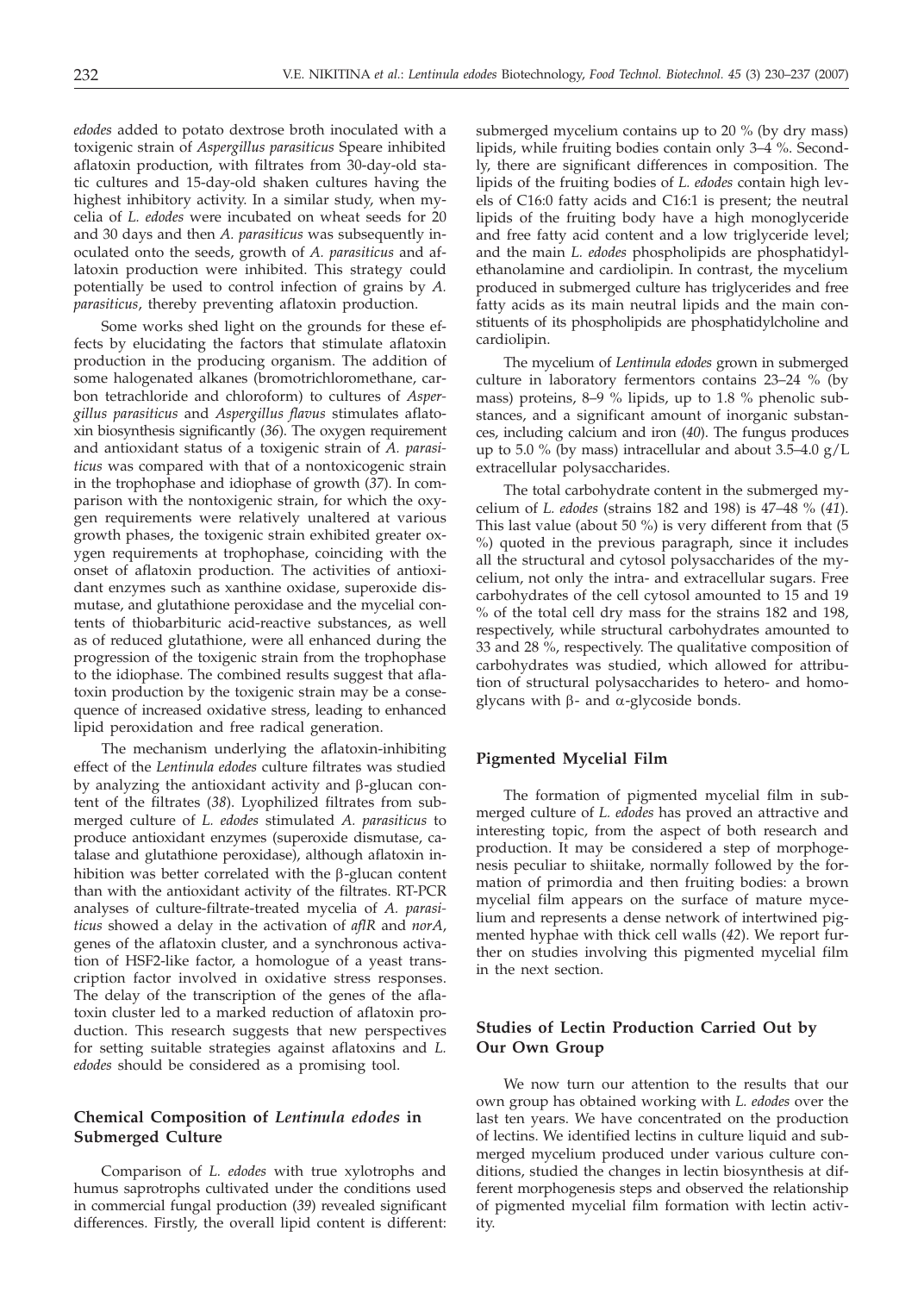## *Biotechnological potential of mushroom lectins*

Among the metabolites of cultivated basidiomycetes, lectins hold a specific place. Lectins are defined as proteins of non-immunoglobulin nature that are capable of specific recognition and reversible binding to carbohydrate moieties of complex carbohydrates, without altering the covalent structure of any of the recognized glycosyl ligands (*43*). The ability of lectins to affect cell proliferation and cell adhesion by linking to cell surface glycoconjugates is widely used in experimental biology, cytology, genetics, and oncology (*44,45*). A number of lectins have antiproliferative activity against human tumor cell lines, including leukemia cell line M1, human monoblastic leukemia U937 cells and hepatoma cell line HepG2 (*46–48*). A battery of other cultured tumor cell lines was also studied, including S180 mouse sarcoma cells (*49,50*). When S180 mouse sarcoma cells were incubated for 48 h with doses of a fungal lectin VVL (from the mushroom *Volvariella volvacea*) ranging from 0.32 to  $0.8 \mu M$ , prominent blebs on the cell surface and large vacuoles in the cytoplasm, but not apoptotic bodies, were observed (*49*). VVL activated the expression of cyclin kinase inhibitors and arrested cell proliferation by blocking sarcoma cell cycle progression. The lectin AAL (from the mushroom *Agrocybe aegerita*) showed strong inhibition of the growth of human tumour cell lines HeLa, SW480, SGC-7901, MGC80-3, BGC-823, HL-60. Zhao *et al.* (*50*) concluded that AAL exerts its antitumour effects *via* apoptosis-inducing and DNase activities.

Mushroom lectins show mitogenic activity toward splenocytes (*51,52*) and mouse T cells (*53*) and also trigger the mitogenic proliferation of T lymphocytes and Th1 cytokine production (*54*). Other promising immunomodulatory activities include enhancement of transcription of interleukin-2 (IL-2), interferon- $\gamma$  (IFN- $\gamma$ ) and tumor necrosis factor-a (TNF-a) (*55*).

Lectins have important applications in microbiology and clinical medicine. For example, they can be used to discriminate *in situ* between extracellular polymers produced by different organisms in biofilms (*56*). They can also contribute to overcoming the problem of xenotransplantation, since immobilized lectins can be used in the isolation and characterization of the glycoproteins that are responsible for hyperacute rejection of tissues and organs from lower mammals to humans (*57,58*). The strict specificity of some lectins for  $\alpha$ -2,6-linked sialic acid makes them a valuable tool for glycobiological studies in biomedical and cancer research (*59,60*).

The data strongly suggest that proteins, such as lectins and hemolysins, are responsible for most of the insecticidal activity of mushroom fruiting bodies and these mushrooms may be a source of genes that can be taken advantage of to protect plants against insects (*61*). Trigueros *et al.* (*62*) found that a ~15 kDa lectin, named XCL, from the mushroom *Xerocomus chrysenteron*, is responsible for the insecticidal properties of this fungus. The above lectin, either purified from mushroom or expressed *in vitro* in *E. coli*, was toxic to insects such as the dipteran *Drosophila melanogaster* and the hemipteran *Acyrthosiphon pisum* (*62*).

# *Production of Lentinula edodes lectins in submerged culture*

The vast majority of studies to locate mushroom lectins have focused on the fruiting body, but lectins can also be produced in mycelial cultures of certain species *in vitro*. Jeune *et al.* (*63*) pioneered the descriptions of shiitake lectins, using the *L. edodes* carpophore for lectin isolation. Our earlier work dealt with studying the lectin activity of the culture liquid and mycelium from submerged cultures of several strains *L. edodes* (through hemagglutination tests); establishing the carbohydrate-binding specificities of the lectins that were found; and exploring the production of lectin activity as a function of selected cultivation factors, including the inoculum size, cultivation temperature, and the age of the culture (*64,65*).

In the submerged culture tests, we detected hemagglutinating activity in the culture liquid and the mycelia for all the strains under study, grown in mineral medium for 21 days at 26 °C. The activity of mycelial extracts was the greatest (and equal) for *L. edodes* strains F-249 and 2T, while the strain NY exhibited the lowest activity. For all the strains, the culture liquids had hemagglutination titers that were at least 4-fold higher than those of the corresponding mycelial extracts. In this respect strain 0779 stood out, with a culture broth activity 32-fold higher than that of the mycelial extract. It therefore appears that a considerable amount of extracellular agglutinin is released into the culture medium. In order to compare different strains cultured during equal periods of time, we monitored the growth rates. The differences with respect to hemagglutination activity from one strain to another were much greater than the differences in their growth rates.

The carbohydrate-binding specificities of the lectins were determined in a hemagglutination-inhibition assay. These specificities bear both similarities and distinctions for the lectins from the culture liquid and mycelial extracts. For virtually all strains, the set of hemagglutination-inhibiting carbohydrates was wider for the culture liquid than for the corresponding mycelial extract. Furthermore, inhibitory concentrations were always lower for the culture liquid, two exceptions being provided by glucosamine and galactosamine, with strain 0779. The agglutinins of all the strains had high specificities for galactose (apart from NY), lactose and, to a lesser extent, maltose. For strain NY, the low specificity for galactose was not the only distinction; its culture liquid also had a relatively high specificity for two *N*-acetyl hexosamines. In the case of the culture liquid of strain F-249, the inhibitory concentration was lowest for D-lactose. The value practically coincided with the inhibitory concentration of D-lactose for the culture liquids from strains 0779 and NY, as well as with the value for D-galactose obtained with the culture liquid of strain F-249. Other strains exhibited lower specificity for galactose. In conclusion, the carbohydrates that contained galactose or glucose residues in their structures (galactose, lactose and maltose) appeared to be the best inhibitors in our study.

With respect to the effect of culture factors, changes in lectin activity with culture age were not determined by the growth rate alone. Under optimal conditions, the lectin activity reached its stationary value in 14 days of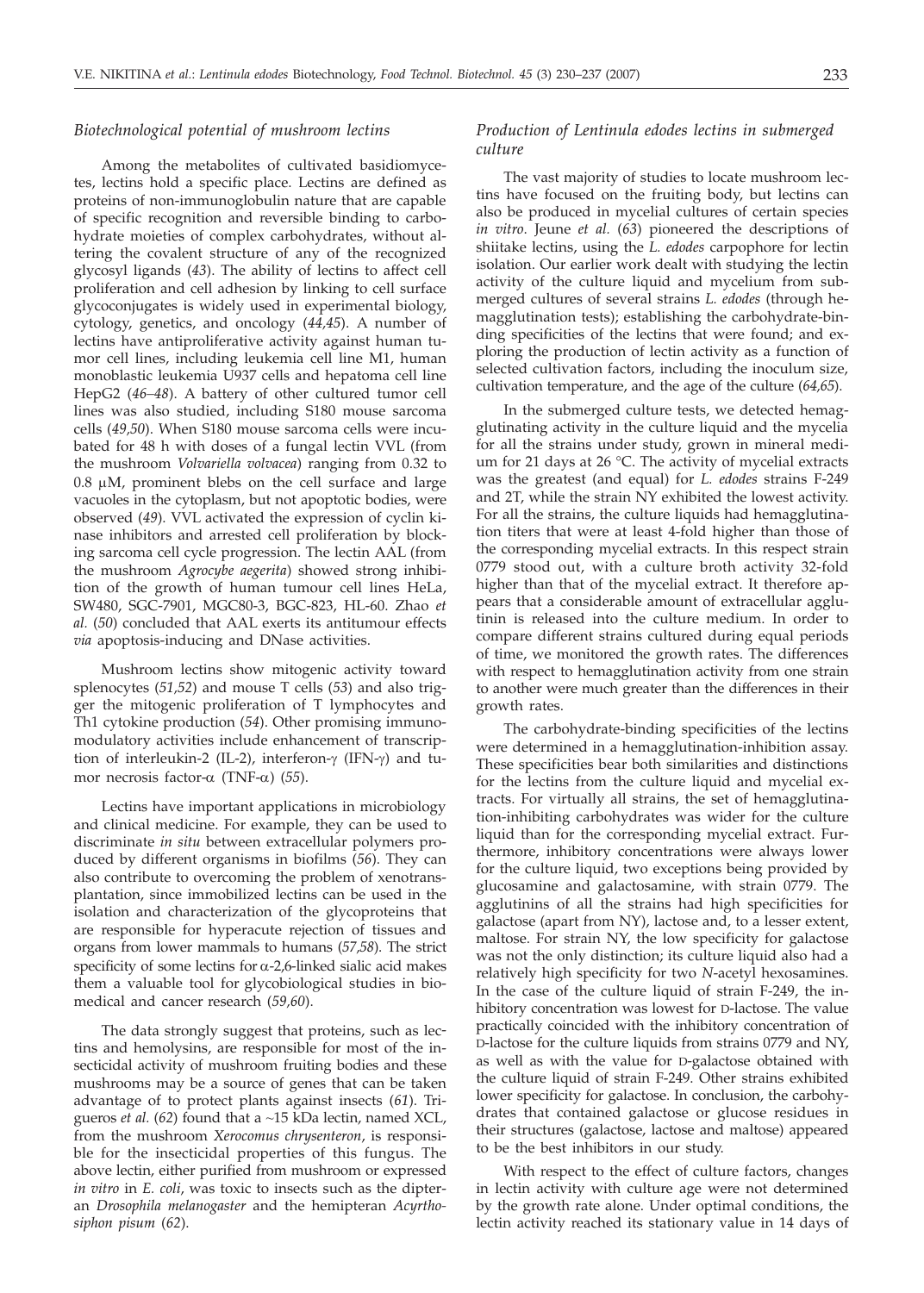culture (*64,65*). The lectin activity initially increased with the inoculum concentration, but above a certain value there was no further increase. The best inoculum (mycelium on agar) size was about one tenth of a 9-cm Petri dish, or eight 5-mm discs (cut by a metal tool from agar in a Petri dish), per 100 mL of liquid medium. The experiment on the effect of temperature confirmed once again that lectin is not a purely growth-associated product: poor growth at temperatures lower or higher than the optimal value of 26 °C was accompanied by a higher lectin activity, and this was true for both the culture liquid and the mycelial extract.

We studied the effect of the C:N ratio on the activity of extracellular lectins using D-glucose as the carbon source (*66*). The hemagglutination titer in the growth phase varied from 4 to 4096. The highest activity occurred between days 3 and 7, when an initial C:N ratio of 17:1 was used. The lowest activity was obtained when asparagine (Asn) was absent from the glucose-containing culture medium.

We also studied the effect of the carbon source on the lectin activity (*66*). With sucrose as the carbon source, the hemagglutination titer varied within a narrower range (from 4 to 256), with the greatest lectin activity being observed on day 14. Similar to the previous series of experiments, the activity was minimal in a nitrogen-free medium. *L. edodes* strain F-249 produced the highest lectin activity with L-arabinose, with the hemagglutination titer varying between 512 and 8192 when the initial concentration of Asn (L-asparagine) was varied from 1 to 20 mM. In this case, the greatest activity of extracellular lectins occurred with initial C:N ratios from 9.5:1 to 12:1 and between days 15 and 18. Amongst the other six mono- and disaccharides used, the best was D-lactose (a hemagglutination titer of 4096 on day 3); the worst was D-mannose. The dependence of the logarithm of the hemagglutination titer on the age of the culture was similar for all carbon sources, except for D-maltose. Note that when sodium acetate was used as the carbon source, the hemagglutination titer did not exceed 256 during the entire culture.

With respect to the effect of adding an additional nitrogen source (sodium nitrate or ammonium chloride), the best hemagglutination activity was obtained with the lowest concentration of inorganic nitrogen (in a situation in which the C:N ratio was 152:1) (*66*). Note that Asn, in contrast to inorganic nitrogen, appeared to be useful for the lectin activity (the minimal activity was seen in the absence of Asn in glucose-containing culture, see above).

Finally, we used D-glucose as the carbon source, in a nitrogen-free medium, to study the dependence of the activity of extracellular lectins of *L. edodes* F-249 on the initial pH of the medium. The highest lectin activity occurred with initial pH values between 8 and 9. At initial pH values of 2.0 and 2.5 no lectin activity was detected up to days 9 and 12, respectively. At initial pH=3.0, on day 12 the hemagglutination titer was 1/32 compared to the initial value. The addition of a buffer to maintain the pH at 7 did not lead to an increase in lectin activity in the culture liquid, while the addition of 10 mM phosphate buffer containing 0.15 M NaCl decreased lectin activity (*66*).

# *Relationship of pigmented mycelial film formation with lectin activity*

We established the relationship between the process of pigmented mycelial film formation and the extracellular lectin activity in the presence of divalent metal cations  $(M^{2+})$  and natural amino acids during cultivation of *L. edodes* F-249 in liquid medium (*67,68*).

The involvement of *L. edodes* lectins in mycelial film formation was confirmed by our earlier studies in which mycelia were grown and allowed to fruit on agar-based media (*65*). Firstly, the higher the hemagglutination titer in extracts from the mycelia, the faster the mycelial film formed and the higher the lectin activity of this film. Mycelial film with maximum lectin activity gave subsequent fruiting. Secondly, lectin activity of *L. edodes* was examined at different morphogenesis steps. The hemagglutination titers observed on different substrates (barley wort agar, wheat powder, oak sawdust) increased as the morphology changed from mycelium to mycelial film, and then decreased as the mycelial film produced the primordia and the fruiting body (*65*). The fact that the mycelial film possessed the maximum hemagglutinating activity can be explained by the possible involvement of agglutinins in the formation of the mycelial film, which is composed of glued hyphae.

We added divalent cations in an attempt to improve the formation of mycelial film of *L. edodes* F-249 in liquid medium in an experiment that lasted 28 days. Mycelial film formed in the presence of divalent calcium (concentration interval: 2 to 10 mM) or manganese (concentration interval: 0.5 to 2 mM) cations. With these cations, the mycelial film was formed within 3 to 9 days after inoculation, depending on the cation concentration, whereas on the same growth medium, but in the absence of cations, mycelial film only formed in two months. Mycelial film formation was characterized by an 8- to 128- -fold decrease in hemagglutination titer of the culture liquid. For example, at the manganese(II) content of 2 mM, the hemagglutination titer of the culture liquid diminished from 512 to 4 between the 5th and the 11th day of growth. This correlated with the high lectin activity that was obtained in extracts from the mycelial film.

Among the natural amino acids under study as nitrogen sources, and nine divalent metal cations as inorganic additives, the simultaneous use of Asn and either  $Ca<sup>2+</sup>$  or Mn<sup>2+</sup> stimulated mycelial film formation, regardless of the age of the seed culture. In the absence of an amino acid source in the nutrient medium, the cations did not stimulate mycelial film formation. The positive influence of Asn was most pronounced among the natural amino acids. The synergistic effect of Asn and calcium(II) or manganese(II) ions is understandable. In order to judge the role of Asn, it seems reasonable to make two suppositions. Firstly, the important property of Asn is its ability to bind metal ions in a solution. The electronic structure of Asn molecule must have the necessary dimensions, since structurally close amino acids do not display the above stimulating effect. Secondly, the carbohydrate-binding site of lectin probably contains an Asn residue. Carbohydrates interact with lectins, among other mechanisms (hydrophobic, van der Waals interactions, metal coordination), through complex networks of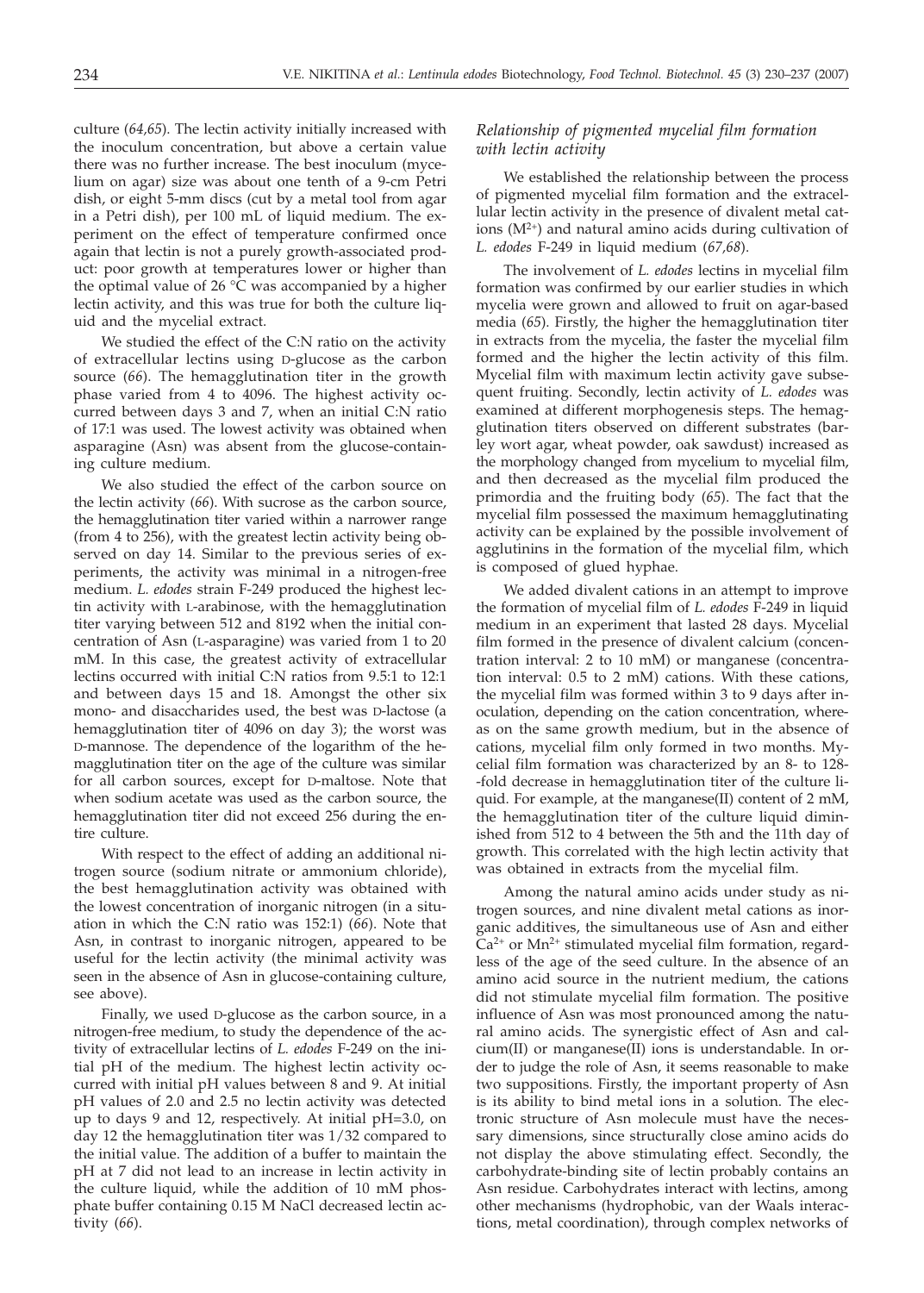hydrogen bonds. The amide hydrogen and carbonyl oxygen of Asn in the binding sites of lectins are commonly involved in such protein-carbohydrate interactions (*69*). To get a better insight in this problem, quantum chemical calculations were done.

Glutamine (Gln) is the nearest structural analogue of Asn, having an amide group  $(CONH<sub>2</sub>)$  on its side chain. In spite of the fact that the Gln molecule differs from the Asn molecule by a single methylene unit, the addition of Gln to the medium does not have any detectable influence on the formation of mycelial film. It is probable that the different chemical behavior of these two structurally analogous compounds is related to different charges on probable reactive centers. The processes under consideration occur in aqueous solutions, in which the amino acids exist in the form of zwitterions. By means of the restricted Hartree-Fock (RHF) formalism in the 6–31G(d) basis (*70*), we carried out *ab initio* computations of the electron structure of the Asn and Gln zwitterions. The charge characteristics of probable reactive centers for both amino acids are very close to each other. To elucidate other factors affecting the chemical behavior of the two amino acids in their interaction with metal cations, we used software from the HyperChem package to compute the QSAR quantities of the Asn and Gln zwitterions. It appears that the distinct reactivities of the two zwitterions are, to some extent, due to their differential hydrophobicity. Asn, as a less hydrophobic reactant, possesses a more firmly attached hydrate shell and, consequently, in comparison with Gln, bonds a metal cation less rigidly (in other words, reversibly). Another reason for the differences between Asn and Gln is the spatial factor. Starting from criteria such as the van der Waals surface and the volume of a molecule, one could search for fragments of appropriate topology in the structure of the lectin on the basis of future data obtained by X-ray structural analysis.

## *The effect of metal cations on the production of lectins*

The following series was established with respect to decreasing positive effect on the amount of hemagglutination activity produced in the culture fluid:  $Mg > Ca$  $> Cu > Fe > Mn > Zn \sim Sn > Co > Ni$ . These metals differ greatly with respect to their positions in the periodic table of the elements and to their properties. Therefore, when dealing with such a complex property as the lectin activity, it would be best to compare series of metal cations that are similar to each other with respect to their most important characteristics (electronic configuration, electrostatic potentialities in respect to complexation with the oxygen-containing ligands). Consequently, we regarded the triad of iron, cobalt and nickel. All these elements are positioned in the fourth period and occupy neighboring places in the periodic table (order numbers are 26, 27 and 28, respectively). We tested the hypothesis that the differences between cations are determined by the thermodynamics of complexation reactions (*i.e.* by the strength of the metal-oxygen bond) by carrying out a quantum chemical *ab initio* study of the thermodynamics of reactions between hexaaqua complexes of iron(II), cobalt(II), nickel(II) and the model compound ethylene glycol, a typical chelating reagent and a simple analog of carbohydrates. Our computations gave the capability

of the cations to complex with ethylene glycol as being, in descending order,  $Fe^{2+} > Co^{2+} \gg Ni^{2+} (71)$ . This order is in agreement with the series of decreasing positive effect on lectin activity reported above.

#### *Lectin activity and organoselenium compound*

The lectin activity and growth characteristics of *L. edodes* depended on the presence of selenium-containing component DAPS-25 (1,5-diphenyl-3-selenopentanedione-1,5) in liquid and agar media (*72*). The addition of DAPS-25 stimulated the accumulation of biomass of *L. edodes* in both submerged cultivation and on agar medium. In the case of submerged cultivation, the stimulation was greatest for media that supported fast growth. In the case of growth on agar media, the stimulation was greatest for media that supported slow growth. The stimulation of the lectin activity of both culture liquid and mycelial extracts of *L. edodes* by DAPS-25 was greatest in the case of synthetic medium. In the absence of DAPS- -25 this medium exhibits a high activity of extracellular lectins but a relatively low lectin activity of mycelial extracts.

#### *Acknowledgement*

The work was supported in part by grant No. 06-04- -81042-Bel\_a of RFBR-BRFBR.

#### **References**

- *1.* L.J.L.D. Van Griensven, *Agaricus bisporus* (J. Lge) Imbach and its close relatives: Their present status, use, and future in commerce and research, *Int. J. Med. Mush. 3* (2001) 81.
- *2.* S.C. Jong, J.M. Birmingham: Mushrooms as a Source of Natural Flavor and Aroma Compounds. In: *Mushroom Biology and Mushroom Products*, S.T. Chang, J.A. Buswell, S.W. Chiu (Eds.), Chinese University Press, Hong Kong (1993) pp. 345–366.
- *3.* J.A. Buswell, Y.J. Cai, S.T. Chang, J.F. Peberdy, S.Y. Fu, H.S. Yu, Lignocellulolytic enzyme profiles of edible mushroom fungi, *World J. Microbiol. Biotechnol. 12* (1996) 537–542.
- *4.* S.T. Chang, A 40-year journey through bioconversion of lignocellulosic wastes to mushrooms and dietary supplements, *Int. J. Med. Mush. 3* (2001) 80.
- *5.* S.P. Wasser, E. Nevo, D. Sokolov, S.V. Reshetnikov, M. Timor-Tismenetsky, Dietary supplements from medicinal mushrooms: Diversity of types and variety of regulations, *Int. J. Med. Mush. 2* (2000) 1–19.
- *6.* S.V. Reshetnikov, S.P. Wasser, K.K. Tan, Higher Basidiomycota as a source of antitumor and immunostimulating polysaccharides, *Int. J. Med. Mush. 3* (2001) 361–394.
- *7.* P. Przybylowicz, J. Donoghue: *Shiitake Growers Handbook: The Art and Science of Mushroom Cultivation*, Kendall / Hunt Publ. Co., Dubuque, Iowa, USA (1991).
- *8.* D. Levanon, N. Rothschild, O. Danai, S. Masaphy, Strain selection for cultivation of Shiitake mushrooms (*Lentinus edodes*) on straw, *Bioresour. Technol. 45* (1993) 9–12.
- *9.* T. Mizuno, Shiitake, *Lentinus edodes*: Functional properties for medicinal and food purposes, *Food Rev. Int. 11* (1995) 111–128.
- *10.* D.A. Diehle, D.J. Royse, Shiitake cultivation on sawdust: Evaluation of selected genotypes for biological efficiency and mushroom size, *Mycologia, 78* (1986) 929–933.
- *11.* J.D. Donoghue, W.C. Denison, Shiitake cultivation: Gas phase during incubation influences productivity, *Mycologia, 87* (1995) 239–244.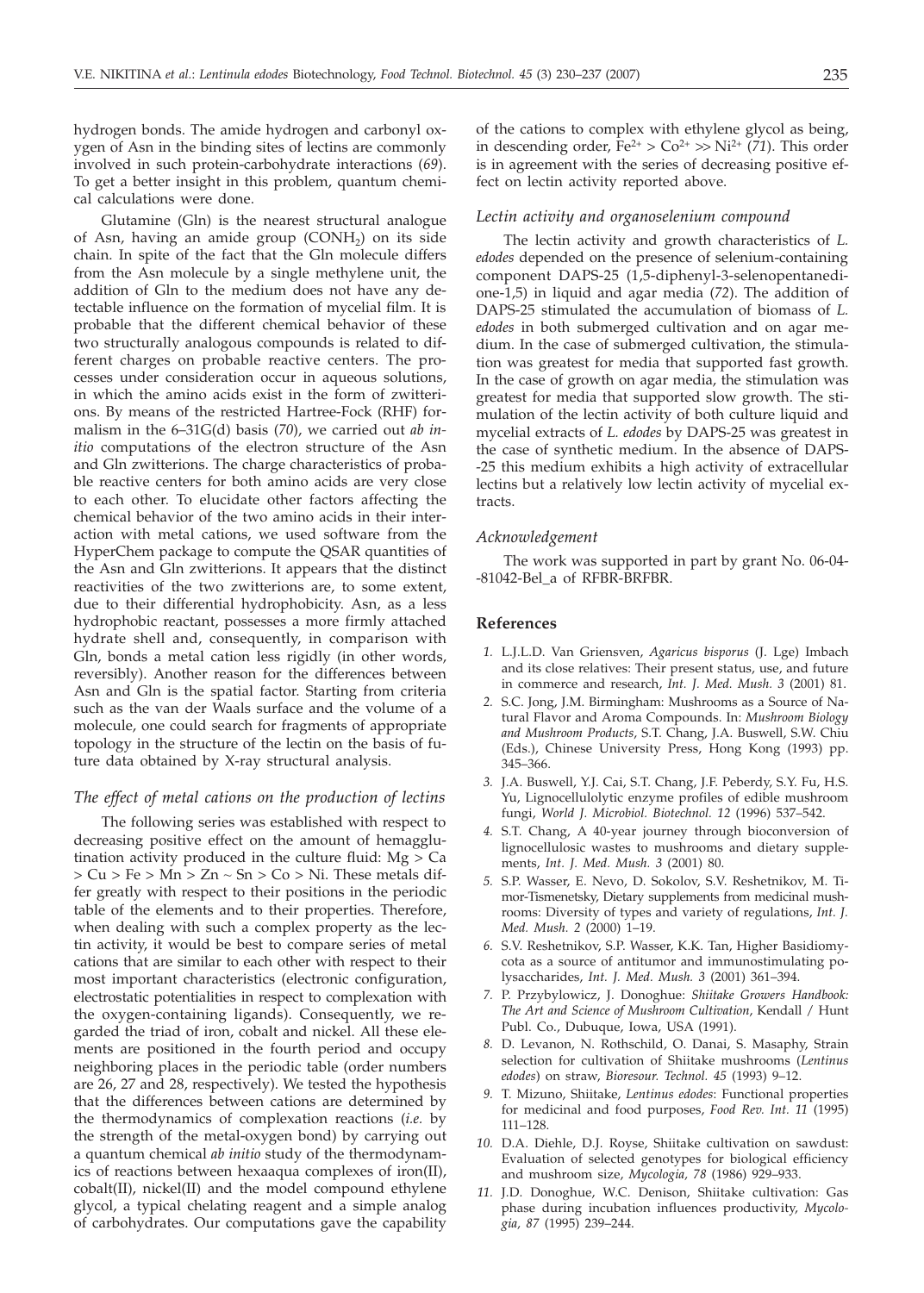- *12.* J.J. Worrall, C.S. Yang, Shiitake and oyster mushroom production on apple pomace and sawdust, *Hort. Sci. 27* (1992) 1131–1133.
- *13.* T.J. Leonard, T.J. Volk: Production of Specialty Mushrooms in North America: Shiitake and Morels. In: *Frontiers in Industrial Mycology,* G.F. Leatham (Ed.), Chapman & Hall, New York, USA (1992) pp. 1–23.
- *14.* E.R. Badham, Influence of water potential on growth of shiitake mycelium, *Mycologia, 81* (1989) 464–468.
- *15.* B. Harris: *Growing Shiitake Commercially: A Practical Manual for Production of Japanese Forest Mushrooms*, ScienceTech Publishers, Madison, WI, USA (1986).
- *16.* D.J. Royse, Effect of spawn run time and substrate nutrition on yield and size of the Shiitake mushroom, *Mycologia, 77* (1985) 756–762.
- *17.* C.H. Song, K.Y. Cho, H.G. Nair, Effect of low temperature shock treatment on the sporophore initiation, lipid profile and nutrient transport in *Lentinula edodes, Mycologia, 83* (1991) 24–29.
- *18.* G.L. Pettipher, Cultivation of the shiitake mushroom (*Lentinus edodes*) on lignocellulosic waste, *J. Sci. Food Agric. 42* (1988) 195–198.
- *19.* B.C. Suman, P.K. Seth, Cultivation of *Lentinus edodes* (Berk) Sing. on artificial medium, *Indian J. Mush. 8* (1982) 44–46.
- *20.* V. Vinciguerra, A. D'Annibale, G. Delle Monache, G. Giovannozzi-Sermanni, Correlated effects during the bioconversion of waste olive waters by *Lentinus edodes*, *Bioresour. Technol. 51* (1995) 221–226.
- *21.* P.H. Dare, T.A. Clark, M.C. Chou, Consumption of substrate components by the cultivated mushroom *Lentinus edodes* during growth and fruiting on softwood and hardwood-based media, *Process Biochem. 23* (1988) 156–160.
- *22.* D. Levanon, N. Rochschild, O. Danai, S. Masaphy, Bulk treatment of substrate for the cultivation of Shiitake mushrooms (*Lentinus edodes*) on straw, *Bioresour. Technol. 45* (1993) 63–64.
- *23.* G.F. Leatham, T.J. Griffin, Adapting liquid spawn *Lentinus edodes* to oak wood, *Appl. Microbiol. Biotech. 20* (1984) 360– 363.
- *24.* S.P. Wasser, A. Weis, Medicinal properties of substances occurring in higher basidiomycetes mushroom: Current perspectives (review), *Int. J. Med. Mush. 1* (1999) 31–62.
- *25.* S.C. Jong, J.M. Birmingham, Medicinal and therapeutic value of the shiitake mushroom, *Adv. Appl. Microbiol. 39* (1993) 153–184.
- *26.* S.P. Wasser, Medicinal mushrooms as a source of antitumor and immunomodulating polysaccharides, *Appl. Microbiol. Biotechnol. 60* (2002) 258–274.
- *27.* T. Mizuno, Development of antitumor polysaccharides from mushroom fungi, *Foods Food Ingred. J. Jpn. 167* (1996) 69– 85.
- *28.* T. Mizuno, The extraction and development of antitumor- -active polysaccharides from medicinal mushrooms in Japan, *Int. J. Med. Mush. 1* (1999) 9–29.
- 29. J.A. Bohn, J.N. BeMiller, (1→3)-β-Glucans as biological response modifiers: A review of structure-functional activity relationships, *Carbohydr. Polym. 28* (1995) 3–14.
- *30.* A.T. Borchers, J.S. Stern, R.M. Hackman, C.L. Keen, E.M. Gershwin, Mushrooms, tumors, and immunity, *Proc. Soc. Exp. Biol. Med. 221* (1999) 281–293.
- *31.* L. Harvey, B. McNeil, B. Kristiansen, J.E. Smith, K. Kheng Tan, Production of lentinan by submerged cultivation of *Lentinus edodes* (Berk.) Sing., *Int. J. Med. Mush. 3* (2001) 161.
- *32.* M.L. Ng, A.T. Yap, Inhibition of human colon carcinoma development by lentinan from shiitake mushrooms (*Lentinus edodes*), *J. Altern. Complement. Med. 8* (2002) 581–589.
- *33.* J.M. Kim, K.S. Ra, D.O. Noh, H.J. Suh, Optimization of submerged culture conditions for the production of angiotensin converting enzyme inhibitor from *Flammulina velutipes*, *J. Ind. Microbiol. Biotechnol. 29* (2002) 292–295.
- *34.* N. Hatvani, Antibacterial effect of the culture fluid of *Lentinus edodes* mycelium grown in submerged liquid culture, *Int. J. Antimicrob. Agents, 17* (2001) 71–74.
- *35.* C. Fanelli, A.A. Fabbri, E. Finotti, P. Fasella, S. Passi, Free radicals and aflatoxin biosynthesis, *Cell. Mol. Life Sci. 40* (1984) 191–193.
- *36.* C. Fanelli, V. Tasca, A. Ricelli, M. Reverberi, S. Zjalic, E. Finotti, A.A. Fabbri, Inhibiting effect of medicinal mushroom *Lentinus edodes* (Berk.) Sing (*Agaricomycetideae*) on aflatoxin production by *Aspergillus parasiticus* Speare, *Int. J. Med. Mush. 2* (2000) 229–236.
- *37.* T. Jayashree, C. Subramanyam, Oxidative stress as a prerequisite for aflatoxin production by *Aspergillus parasiticus*, *Free Radic. Biol. Med. 29* (2000) 981–985.
- *38.* M. Reverberi, A.A. Fabbri, S. Zjalic, A. Ricelli, F. Punelli, C. Fanelli, Antioxidant enzymes stimulation in *Aspergillus parasiticus* by *Lentinula edodes* inhibits aflatoxin production, *Appl. Microbiol. Biotechnol. 69* (2005) 207–215.
- *39.* E.P. Feofilova, I.B. Gornova, A.S. Memorskaya, L.V. Garibova**,** Lipid composition of *Lentinus edodes* (Berk.) Sing [*Lentinula edodes* (Berk.) Pegler] fruiting bodies and submerged mycelium, *Microbiology, 67* (1998) 540–544.
- *40.* A.G. Lobanok, V.G. Babitskaya, L.V. Plenina, T.A. Puchkova, O.V. Osadchaya, Composition and biological activity of submerged mycelium of the xylotrophic basidiomycete *Lentinus edodes*, *Appl. Biochem. Microbiol. 39* (2003) 60–64.
- *41.* V.V. Shcherba, V.G. Babitskaya, The carbohydrates of submerged mycelium of xylotrophic basidiomycetes, *Appl. Biochem. Microbiol. 40* (2004) 551–554.
- *42.* E.A. Aleksandrova, L.A. Zav'yalova, V.M. Tereshina, L.V. Garibova, E.P. Feofilova, Obtaining of fruiting bodies and submerged mycelium of *Lentinus edodes* (Berk.) Sing [*Lentinula edodes* (Berk.) Pegler], *Microbiology, 67* (1998) 535– 539.
- *43.* J. Kocourek, V. Horejsi: A Note on the Recent Discussion on Definition of the Term »Lectin«. In: *Lectins – Biology, Biochemistry, Clinical Biochemistry*, *Vol. 3*, T.C. Bog-Hansen, G.A. Spengler (Eds.), Walter de Gruyter, Berlin, Germany (1983) pp. 3–6.
- *44.* D.C. Kilpatrick: *Handbook of Animal Lectins: Properties and Biomedical Applications*, John Wiley & Sons, Chichester, UK (2000).
- *45.* C. Marty-Detraves, F. Francis, L. Baricault, D. Fournier, L. Paquereau, Inhibitory action of a new lectin from *Xerocomus chrysenteron* on cell-substrate adhesion, *Mol. Cell Biochem. 258* (2004) 49–55.
- *46.* R.G. Mahajan, S.I. Patil, D.R. Mohan, P. Shastry*, Pleurotus eous* mushroom lectin (PEL) with mixed carbohydrate inhibition and antiproliferative activity on tumor cell lines, *J. Biochem. Mol. Biol. Biophys. 6* (2002) 341–345.
- *47.* P.H.K. Ngai, H.X. Wang, T.B. Ng, Purification and characterization of a ubiquitin-like peptide with macrophage stimulating, antiproliferative and ribonuclease activities from the mushroom *Agrocybe cylindracea*, *Peptides*, *24* (2003) 639– 645.
- *48.* Y. Koyama, Y. Katsuno, N. Miyoshi, S. Hayakawa, T. Mita, H. Muto, S. Isemura, Y. Aoyagi, M. Isemura, Apoptosis induction by lectin isolated from the mushroom *Boletopsis leucomelas* in U937 cells, *Biosci. Biotechnol. Biochem. 66* (2002) 784–789.
- *49.* W. Liua, J.C.K. Ho, T. Ng, Suppression of cell cycle progression by a fungal lectin: Activation of cyclin-dependent kinase inhibitors, *Biochem. Pharmacol. 61* (2001) 33–37.